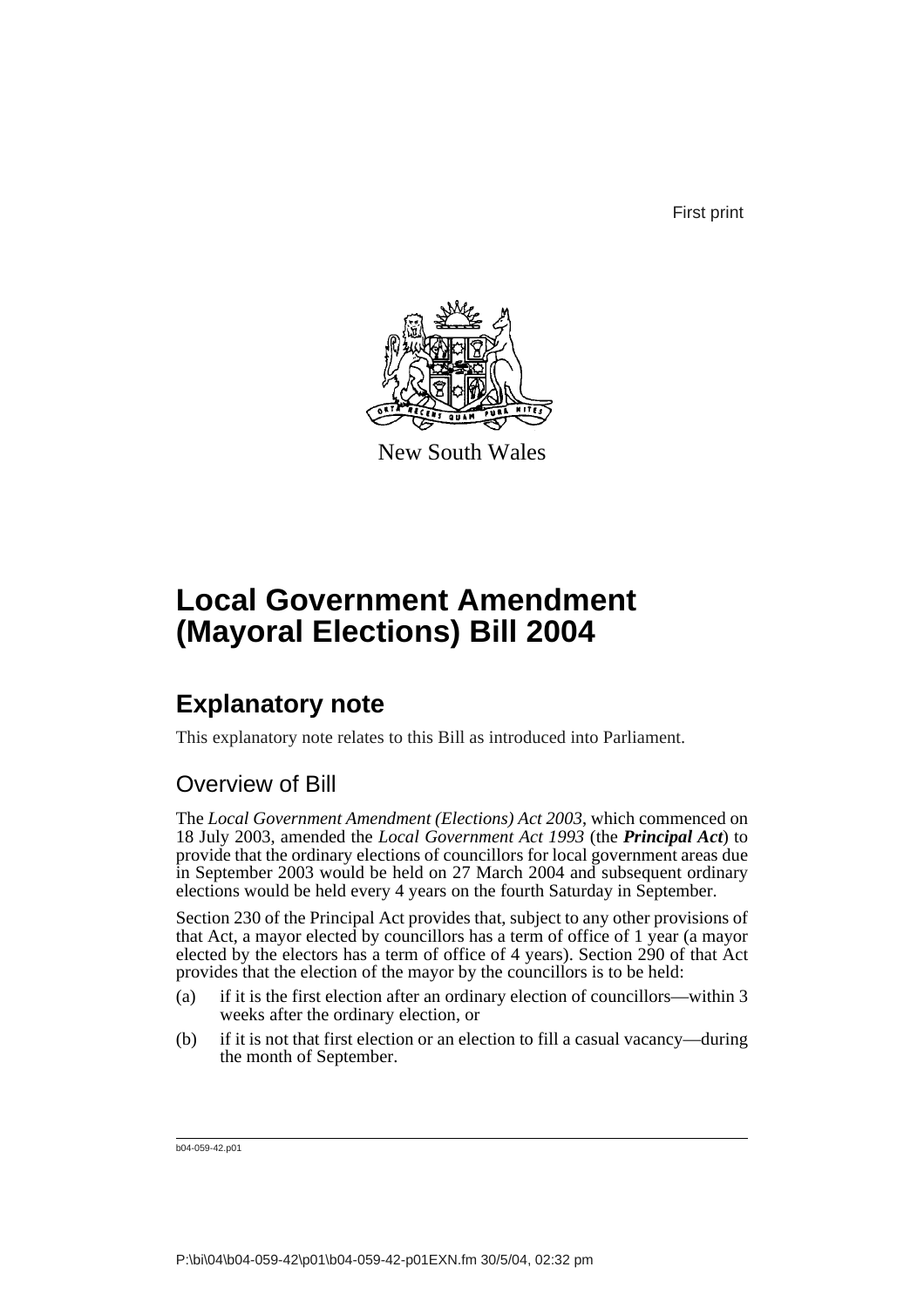Local Government Amendment (Mayoral Elections) Bill 2004

Explanatory note

As a result, local government areas with mayors elected by councillors within the 3 weeks after an ordinary election held on 27 March 2004 are required to hold another election for mayor by the councillors in September 2004.

Also, a number of further elections of councillors are now required to be held as a consequence of recent amalgamations of certain councils. Certain of those councils will elect mayors by councillors after those councillor elections. By the operation of section 290 of the Principal Act those councils will be required to hold a further election for mayor in September 2004.

The object of this Bill is to amend the *Local Government Act 1993* to provide that the term of office of the mayors elected by councillors following elections of councillors held on or after  $27$  March 2004 but before September 2004 is extended to September 2005 (when the election of their successors is to take place).

#### Outline of provisions

**Clause 1** sets out the name (also called the short title) of the proposed Act.

**Clause 2** provides for the commencement of the proposed Act on the date of assent.

**Clause 3** is a formal provision that gives effect to the amendment to the *Local Government Act 1993* set out in Schedule 1.

### **Schedule 1 Amendment**

**Schedule 1** inserts proposed clause 76A into Schedule 8 (Savings, transitional and other provisions consequent on the enactment of other Acts) to the *Local Government Act 1993* to give effect to the object set out in the Overview above.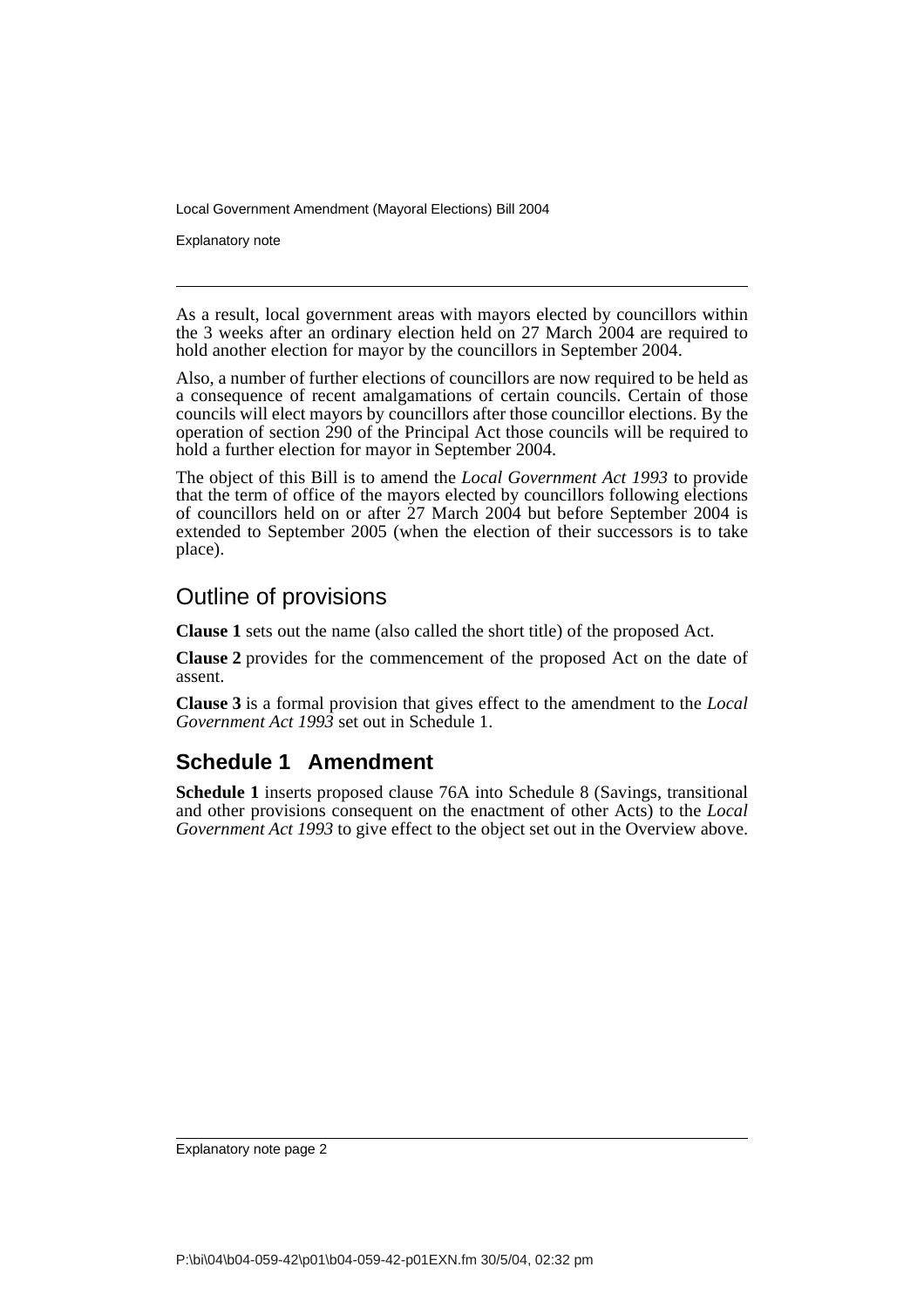First print



New South Wales

# **Local Government Amendment (Mayoral Elections) Bill 2004**

## **Contents**

|                                              | Page |
|----------------------------------------------|------|
| Name of Act                                  |      |
| 2 Commencement                               |      |
| Amendment of Local Government Act 1993 No 30 | 2    |
| Schedule 1 Amendment                         | 3    |

b04-059-42.p01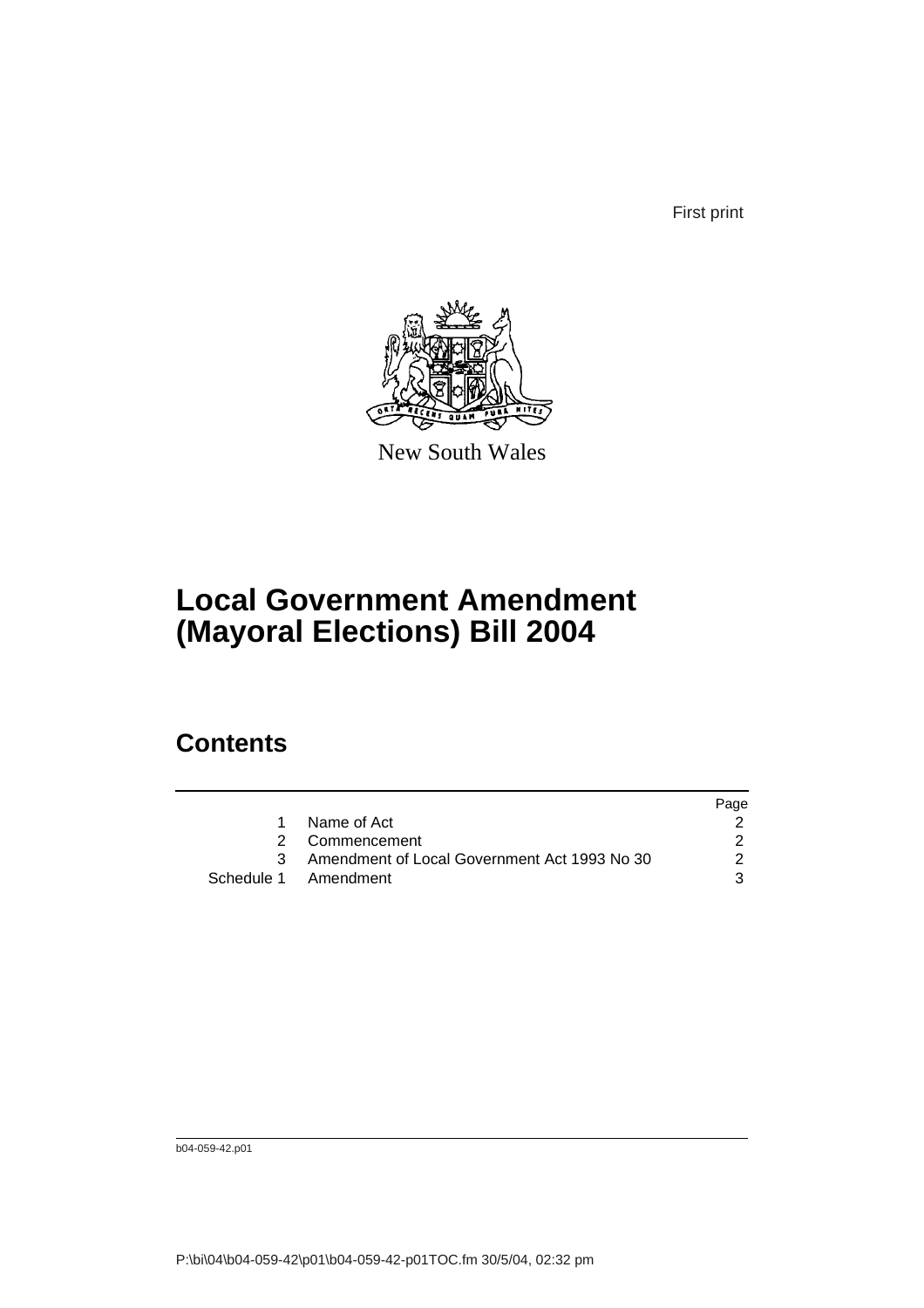Local Government Amendment (Mayoral Elections) Bill 2004

**Contents** 

Page

Contents page 2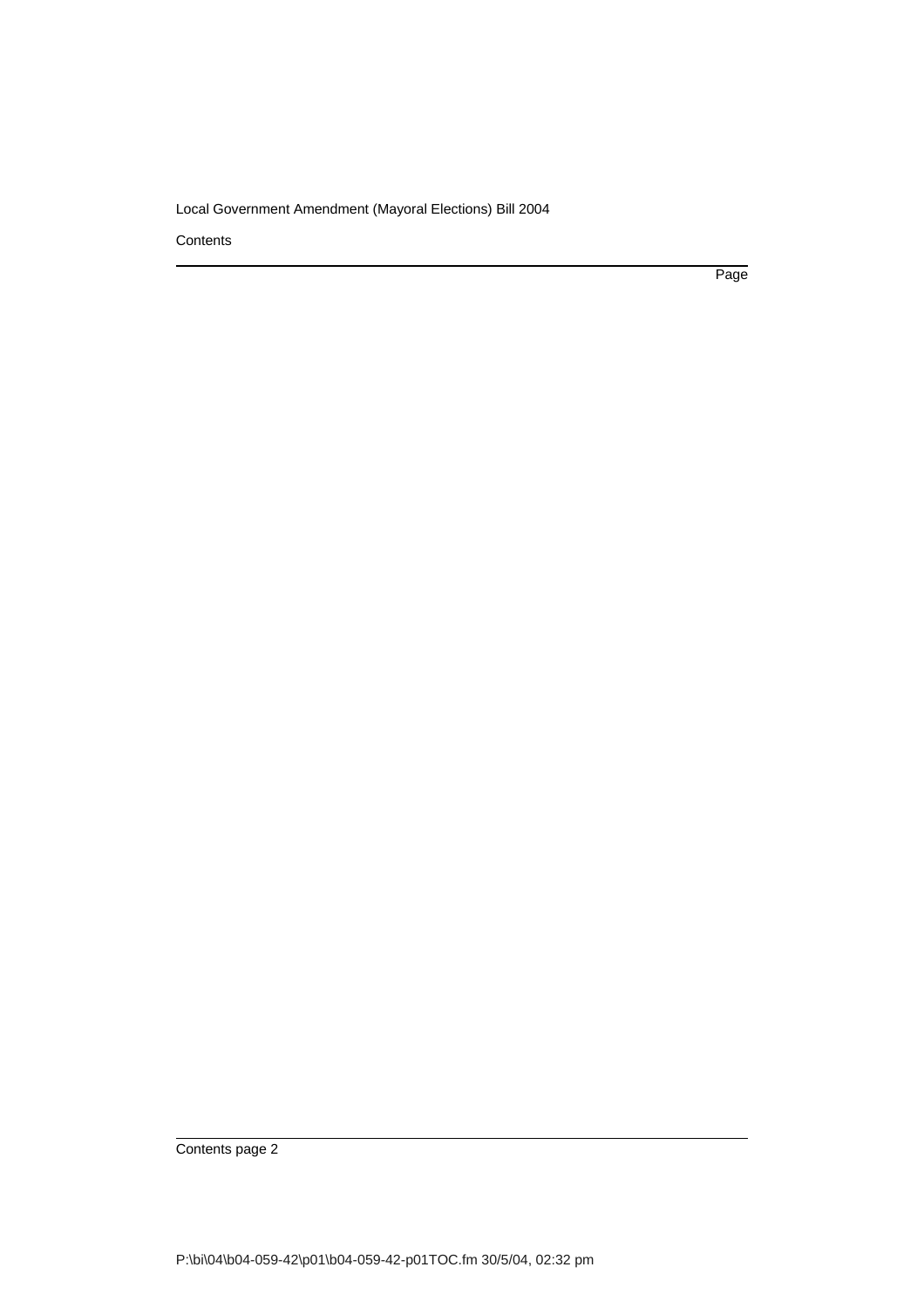

New South Wales

# **Local Government Amendment (Mayoral Elections) Bill 2004**

No , 2004

#### **A Bill for**

An Act to amend the *Local Government Act 1993* to extend the term of office of the mayors elected by councillors following local government elections held on or after Saturday 27 March 2004 but before September 2004.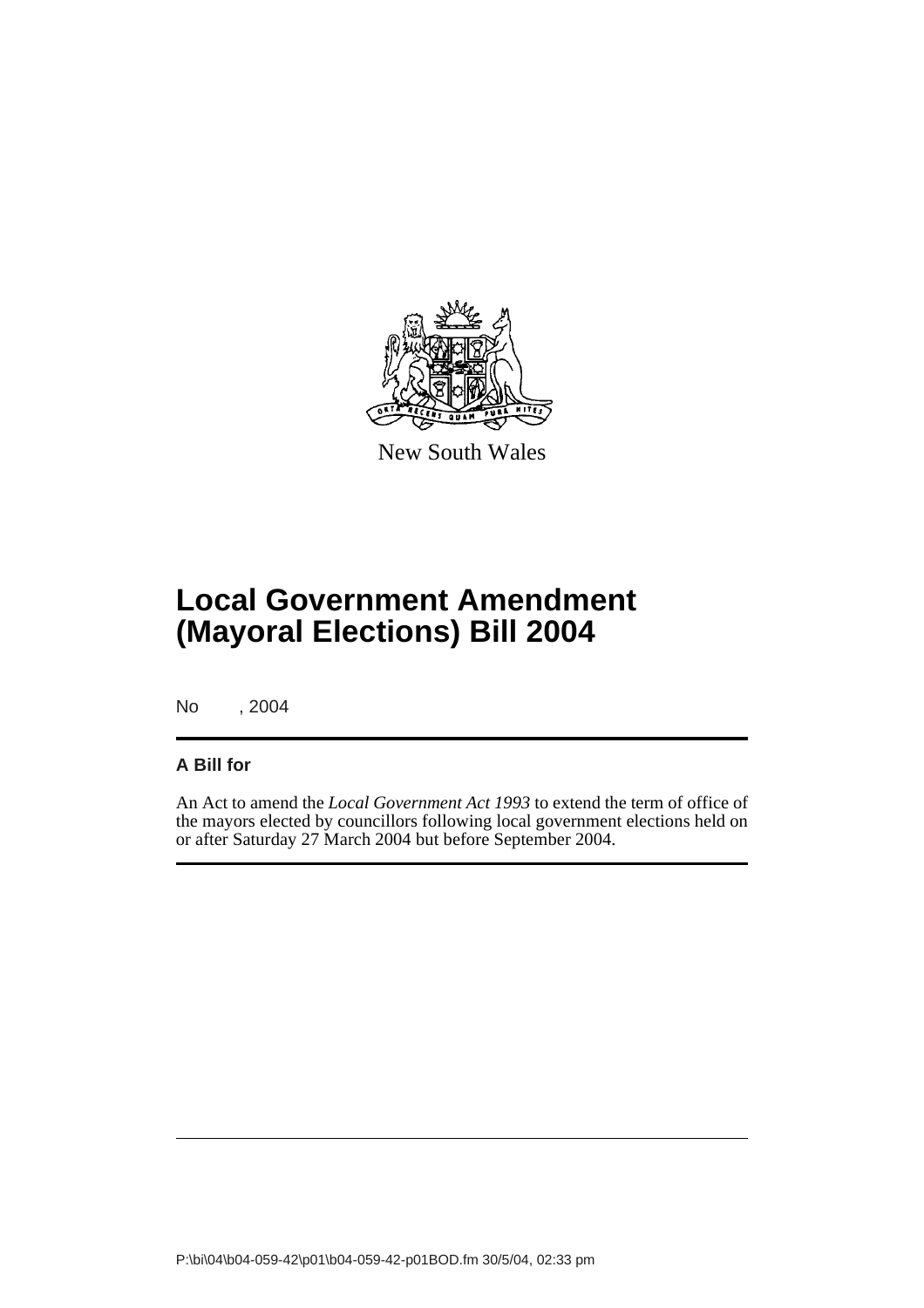| The Legislature of New South Wales enacts: |                                                                                    |                     |
|--------------------------------------------|------------------------------------------------------------------------------------|---------------------|
| 1                                          | Name of Act                                                                        | 2                   |
|                                            | This Act is the <i>Local Government Amendment (Mayoral Elections)</i><br>Act 2004. | 3<br>$\overline{4}$ |
| $\mathbf{2}$                               | <b>Commencement</b>                                                                | 5                   |
|                                            | This Act commences on the date of assent.                                          | 6                   |
| 3                                          | Amendment of Local Government Act 1993 No 30                                       | 7                   |
|                                            | The <i>Local Government Act 1993</i> is amended as set out in<br>Schedule 1.       | 8<br>9              |